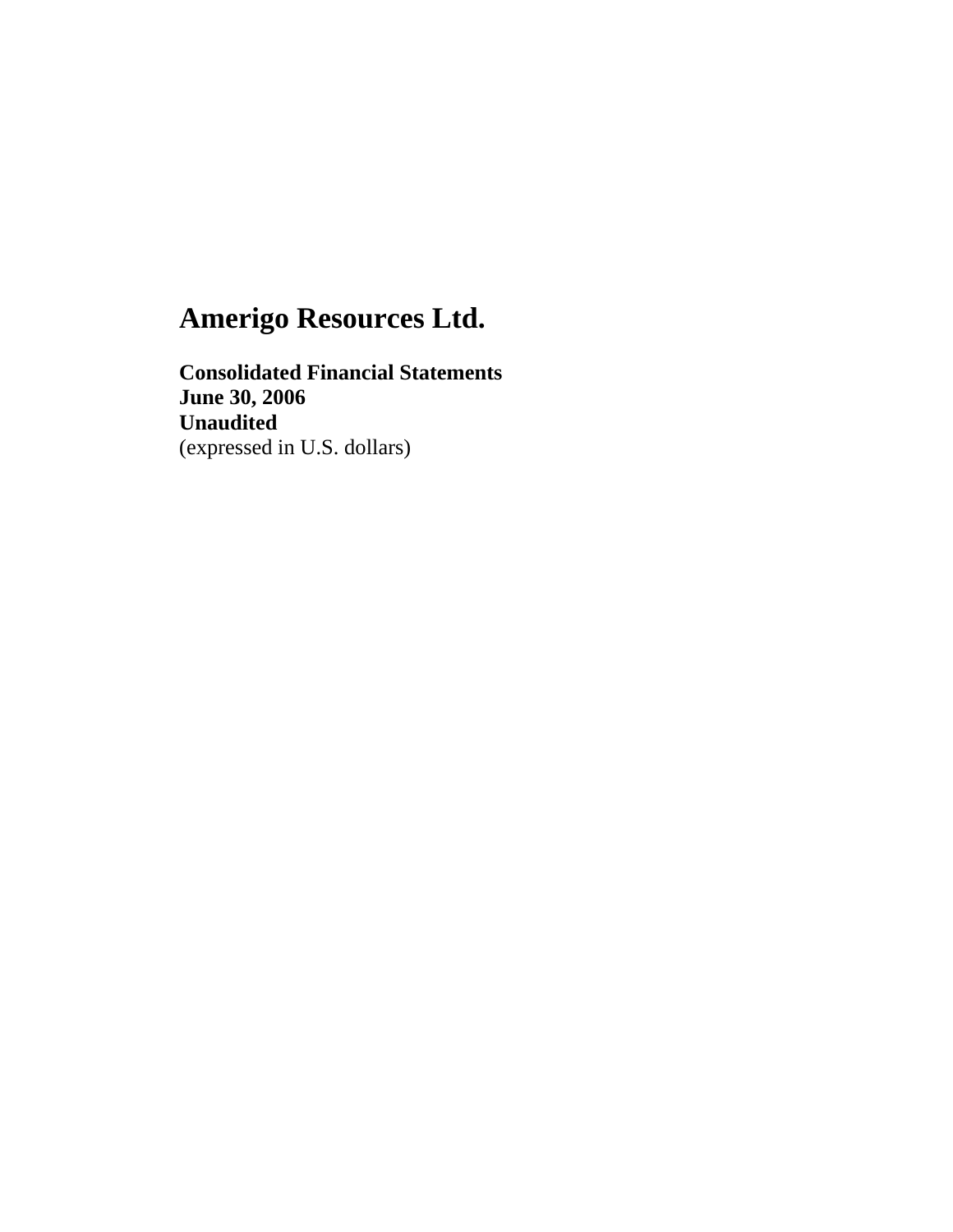Consolidated Balance Sheets (Unaudited)

(expressed in U.S. dollars)

|                                                                                                                | June 30<br>2006<br>\$    | December 31<br>2005<br>\$ |
|----------------------------------------------------------------------------------------------------------------|--------------------------|---------------------------|
| <b>Assets</b>                                                                                                  |                          |                           |
| <b>Current assets</b>                                                                                          |                          |                           |
| Cash and cash equivalents                                                                                      | 18,964,216               | 12,953,516                |
| Accounts receivable                                                                                            | 14,260,432               | 9,267,610                 |
| Prepaid expenses                                                                                               | 899,056                  | 638,337                   |
| Plant supplies and inventory                                                                                   | 2,323,942                | 2,392,017<br>25,251,480   |
|                                                                                                                | 36,447,646               |                           |
| <b>Investment in Nikos Explorations</b>                                                                        | 936,747                  | 936,747                   |
| <b>Investment in Chariot Resources (Note 7)</b><br><b>Mineral property, plant and equipment</b> - net (Note 2) | 11,326,020<br>64,515,887 | 52,725,600                |
| <b>Contractual rights</b> – net (Note 3)                                                                       | 8,067,796                | 8,305,083                 |
| <b>Other</b>                                                                                                   | 18,761                   | 20,540                    |
|                                                                                                                | 121,312,857              | 87,239,450                |
| <b>Liabilities</b>                                                                                             |                          |                           |
| <b>Current liabilities</b>                                                                                     |                          |                           |
| Accounts payable and accrued liabilities                                                                       | 10,804,208               | 9,906,820                 |
| Bank loan                                                                                                      | 3,707,558                |                           |
| El Teniente royalty payable (Note 6)                                                                           | 3,482,653                | 3,205,525                 |
| Due to related parties (Note 4)                                                                                | 45,701                   | 59,789                    |
| Note and interest payable (Note 8)                                                                             | 3,935,925                | 3,842,983                 |
|                                                                                                                | 21,976,045               | 17,015,117                |
| <b>Other payables</b>                                                                                          | 616,049                  | 569,920                   |
| <b>Asset retirement obligation</b>                                                                             | 2,267,622                | 2,193,448                 |
| <b>Future income tax</b>                                                                                       | 3,965,297                | 4,169,112                 |
| <b>Minority interest</b> (Note $4(a)$ )                                                                        | 1,000                    | 1,000                     |
|                                                                                                                | 28,826,013               | 23,948,597                |
| <b>Shareholders' Equity</b>                                                                                    |                          |                           |
| <b>Capital stock</b> (Note 5)                                                                                  | 55,398,011               | 39,451,043                |
| Value assigned to stock options (Note $5(c)$ )                                                                 | 1,126,835                | 1,219,194                 |
| <b>Retained earnings</b>                                                                                       | 35,984,108               | 22,642,726                |
| <b>Cumulative translation adjustment</b>                                                                       | (22,110)                 | (22,110)                  |
|                                                                                                                | 92,486,844               | 63,290,853                |
|                                                                                                                | 121,312,857              | 87,239,450                |
| <b>Subsequent Events (Note 8)</b>                                                                              |                          |                           |
| <b>Approved by the Board of Directors</b>                                                                      |                          |                           |
|                                                                                                                |                          |                           |

"Robert J. Gayton" Director "Ruston Goepel" Director "Ruston Goepel" Director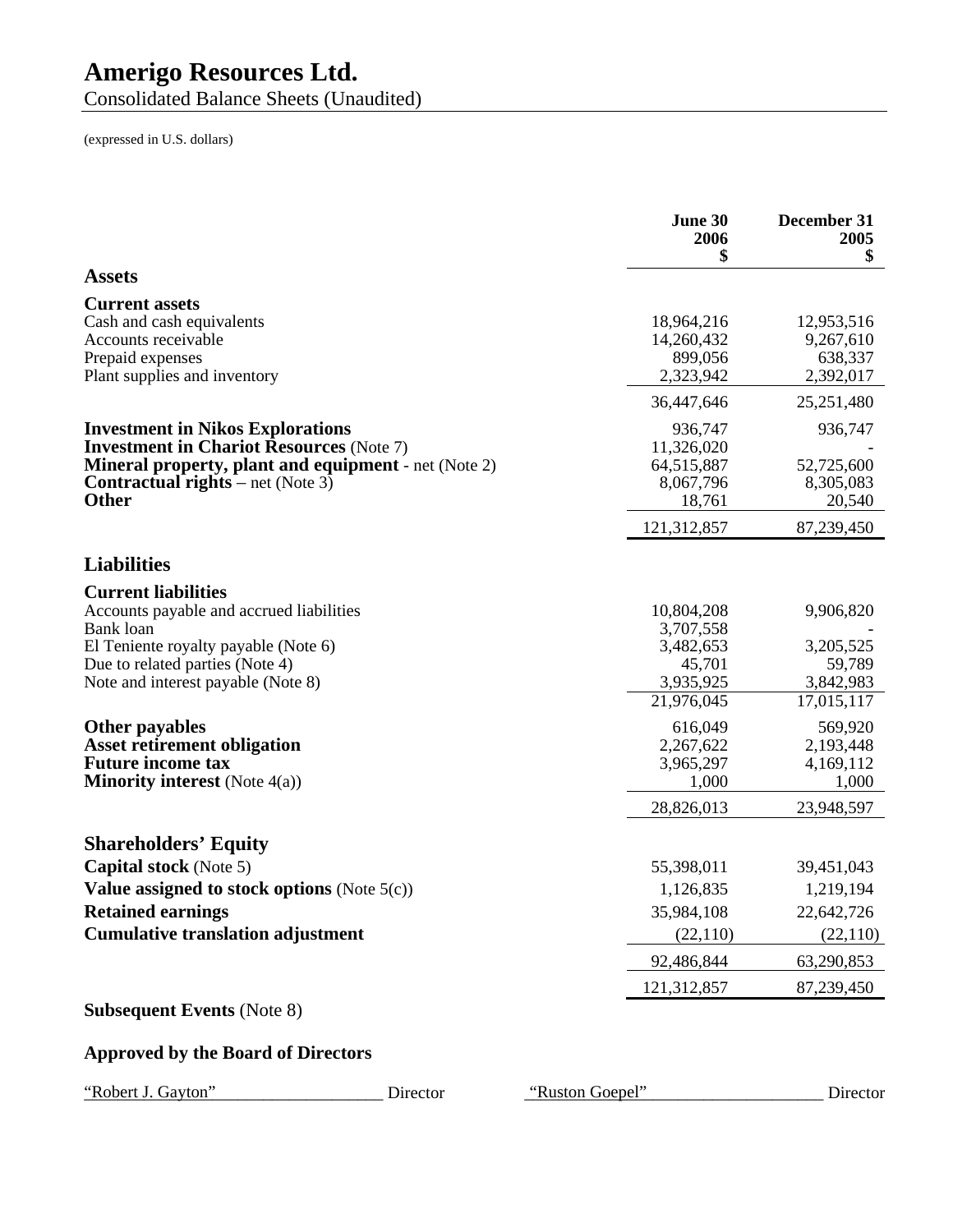Consolidated Statements of Operations (Unaudited)

# (expressed in U.S. dollars)

|                                            | Three months<br>ended<br>June 30, 2006<br>\$ | Three months<br>ended<br>June 30, 2005<br>\$ | Six months<br>ended<br>June 30, 2006<br>\$ | Six months<br>ended<br>June 30, 2005<br>S |
|--------------------------------------------|----------------------------------------------|----------------------------------------------|--------------------------------------------|-------------------------------------------|
| Revenue, net of smelter and refinery       |                                              |                                              |                                            |                                           |
| charges                                    | 26,017,098                                   | 12,600,139                                   | 42,369,839                                 | 20,998,419                                |
| Other revenue                              | 1,465,851                                    | 168,470                                      | 2,150,853                                  | 168,470                                   |
| <b>Total revenue</b>                       | 27,482,949                                   | 12,768,609                                   | 44,520,692                                 | 21,166,889                                |
| <b>Costs</b>                               |                                              |                                              |                                            |                                           |
| Production costs                           | 8,146,369                                    | 5,236,587                                    | 15,393,226                                 | 9,008,329                                 |
| El Teniente royalty (Note 6)               | 3,464,237                                    | 1,754,808                                    | 6,071,699                                  | 3,162,756                                 |
| Depreciation and amortization              | 429,432                                      | 323,413                                      | 826,642                                    | 621,000                                   |
| Administration                             | 309,964                                      | 266,524                                      | 643,623                                    | 494,492                                   |
| Transportation                             | 182,273                                      | 162,180                                      | 387,312                                    | 319,301                                   |
| Asset retirement accretion cost            | 37,088                                       | 34,661                                       | 74,175                                     | 69,322                                    |
| <b>Cost of sales</b>                       | 12,569,363                                   | 7,778,173                                    | 23,396,677                                 | 13,675,200                                |
|                                            | 14,913,586                                   | 4,990,436                                    | 21,124,015                                 | 7,491,689                                 |
| <b>Other expenses</b>                      |                                              |                                              |                                            |                                           |
| Salaries, management and professional fees | 252,996                                      | 196,179                                      | 652,225                                    | 364,310                                   |
| Stock-based compensation (Note $5(c)$ )    | 212,224                                      |                                              | 415,822                                    | 504,760                                   |
| Office expense                             | 95,769                                       | 42,631                                       | 198,414                                    | 77,590                                    |
| Interest expense                           | 76,158                                       | 355,706                                      | 122,822                                    | 358,585                                   |
| Shareholder information                    | 35,860                                       | 34,861                                       | 60,633                                     | 44,665                                    |
| Transfer agent and filing fees             | 23,419                                       | 10,090                                       | 85,781                                     | 67,025                                    |
| Insurance expense                          | 13,447                                       | 11,031                                       | 26,513                                     | 22,401                                    |
|                                            | 709,873                                      | 650,498                                      | 1,562,210                                  | 1,439,336                                 |
| Earnings before the undernoted items       | 14,203,713                                   | 4,339,938                                    | 19,561,805                                 | 6,052,353                                 |
| Foreign exchange gain (expense)            | 504,089                                      | 375,865                                      | 461,982                                    | 596,602                                   |
| Interest income                            | 164,691                                      | 62,243                                       | 271,783                                    | 113,079                                   |
| Other income                               | 36,113                                       | 12,592                                       | 46,898                                     | 28,721                                    |
| Gain on disposition of mineral properties  |                                              | 427,455                                      |                                            | 427,455                                   |
| Earnings before taxes and minority         |                                              |                                              |                                            |                                           |
| interest                                   | 14,908,606                                   | 5,218,093                                    | 20,342,468                                 | 7,218,210                                 |
| Income tax expense, net of tax recoveries  | 2,343,065                                    | 421,514                                      | 3,042,579                                  | 664,690                                   |
|                                            | 12,565,541                                   | 4,796,579                                    | 17,299,889                                 | 6,553,520                                 |
| <b>Minority interest</b> (Note 4(a))       | 120,933                                      | 160,815                                      | 248,513                                    | 273,034                                   |
| Net earnings for the period                | 12,444,608                                   | 4,635,764                                    | 17,051,376                                 | 6,280,486                                 |
| Retained earnings - beginning of period    | 23,627,781                                   | 9,447,758                                    | 22,642,726                                 | 7,803,036                                 |
| Dividends (Note $5(d)$ )                   | (8, 594)                                     |                                              | (3,630,307)                                |                                           |
| Premium on purchase of share capital for   |                                              |                                              |                                            |                                           |
| cancellation (Note 5(b))                   | (79, 687)                                    |                                              | (79, 687)                                  |                                           |
| Retained earnings - end of period          | 35,984,108                                   | 14,083,522                                   | 35,984,108                                 | 14,083,522                                |
| Weighted average number of shares          |                                              |                                              |                                            |                                           |
| outstanding, basic                         | 94,141,506                                   | 76,376,985                                   | 91,038,770                                 | 71,167,903                                |
| Weighted average number of shares          |                                              |                                              |                                            |                                           |
| outstanding, diluted                       | 96,843,506                                   | 88,377,005                                   | 94,141,506                                 | 84,686,667                                |
| <b>Earnings per share</b>                  |                                              |                                              |                                            |                                           |
| Basic                                      | 0.1322                                       | 0.0607                                       | 0.1873                                     | 0.0882                                    |
| Diluted                                    | 0.1285                                       | 0.0525                                       | 0.1823                                     | 0.0742                                    |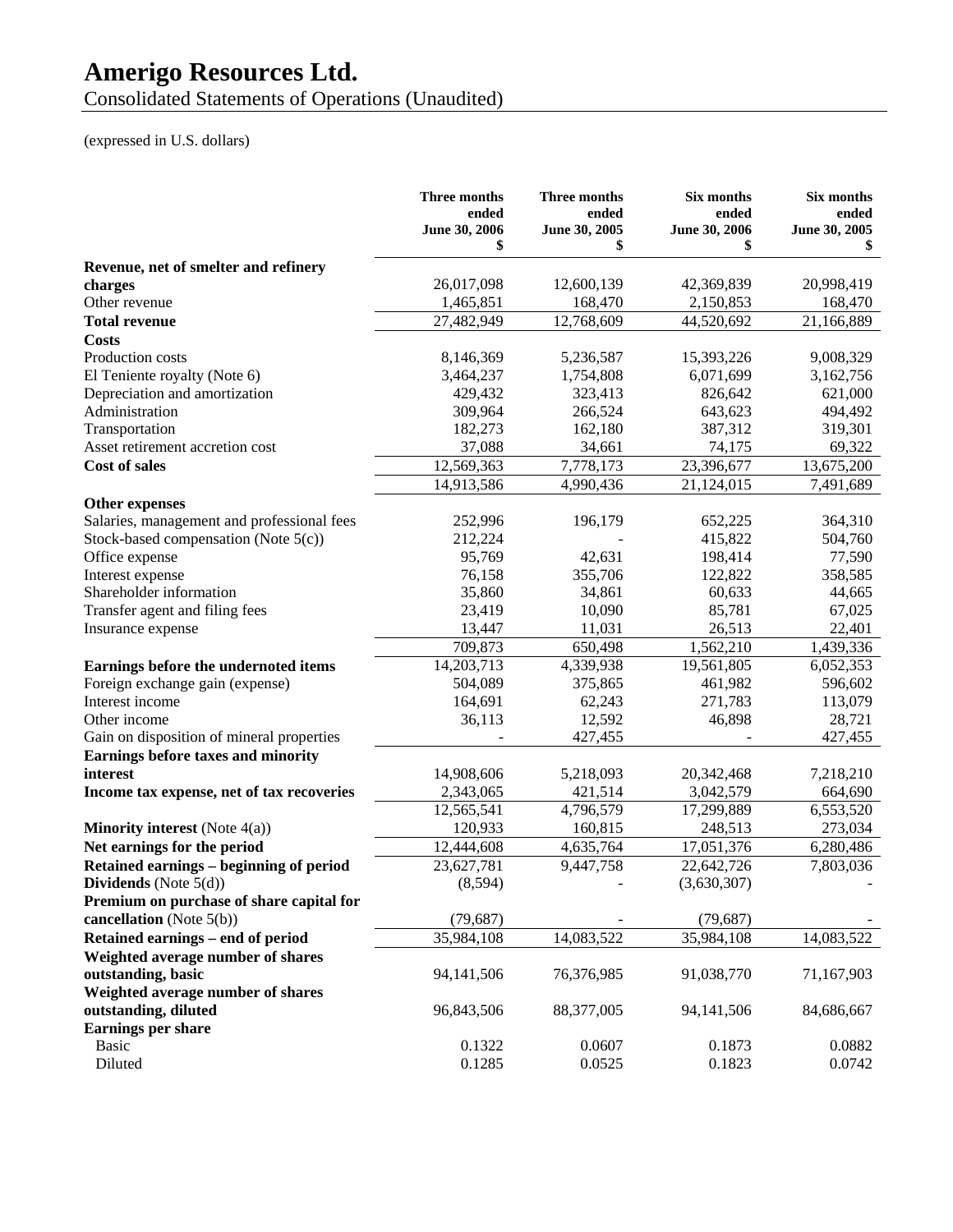Consolidated Statements of Cash Flows (Unaudited)

# (expressed in U.S. dollars)

|                                                  | Three months<br>ended<br>June 30, 2006 | <b>Three months</b><br>ended<br>June 30, 2005 | Six months<br>ended<br>June 30, 2006 | Six months<br>ended<br>June 30, 2005 |
|--------------------------------------------------|----------------------------------------|-----------------------------------------------|--------------------------------------|--------------------------------------|
|                                                  | \$                                     | \$                                            | \$                                   | \$                                   |
| <b>Cash flows from operating activities</b>      |                                        |                                               |                                      |                                      |
| Net earnings for the quarter                     | 12,444,608                             | 4,635,764                                     | 17,051,376                           | 6,280,486                            |
| Items not affecting cash -                       |                                        |                                               |                                      |                                      |
| Income tax expense, net of (tax recoveries)      | (64, 800)                              | 421,514                                       | (142, 256)                           | 664,690                              |
| Stock-based compensation                         | 212,224                                |                                               | 415,822                              | 504,760                              |
| Depreciation and amortization                    | 429,432                                | 323,413                                       | 826,642                              | 621,000                              |
| Asset retirement accretion cost                  | 37,088                                 | 34,661                                        | 74,175                               | 69,322                               |
| Gain on disposition of mineral properties        |                                        | (427, 455)                                    |                                      | (427, 455)                           |
|                                                  | 13,058,552                             | 4,987,897                                     | 18,225,759                           | 7,712,803                            |
| Changes in non-cash working capital              |                                        |                                               |                                      |                                      |
| Accounts receivable                              | (4,693,983)                            | (3,436,036)                                   | (4,992,822)                          | (3,203,159)                          |
| Prepaid expenses                                 | 151,905                                | (592, 607)                                    | (260, 719)                           | (834, 469)                           |
| Plant, supplies and inventory                    | 81,137                                 | 198,699                                       | 68,075                               | (15,660)                             |
| Accounts payable                                 | 1,092,963                              | 704,004                                       | 897,388                              | 247,996                              |
| Due to related parties                           | (1,455)                                | 22,720                                        | (14,088)                             | 16,501                               |
| El Teniente royalty payable                      | 472,399                                | 318,079                                       | 277,128                              | 44,996                               |
| Note and interest payable                        | 46,728                                 |                                               | 92,942                               |                                      |
| Net cash provided by operating activities        | 10,208,246                             | 2,202,756                                     | 14,293,663                           | 3,969,008                            |
| <b>Cash flows from investing activities</b>      |                                        |                                               |                                      |                                      |
| Purchase of property, plant and equipment        | (5,818,880)                            | (4, 643, 315)                                 | (12,616,929)                         | (9,160,973)                          |
| Purchase of investment in Chariot Resources      | (1,018,974)                            |                                               | (11,326,020)                         |                                      |
| Net cash used in investing activities            | (6,837,854)                            | (4, 643, 315)                                 | (23,942,949)                         | (9,160,973)                          |
| <b>Cash flows from financing activities</b>      |                                        |                                               |                                      |                                      |
| Issuance of shares for cash – net of issue costs | (54, 303)                              | 8,423,891                                     | 15,479,972                           | 11,763,192                           |
| Payment of dividends                             | (3,630,307)                            |                                               | (3,630,307)                          |                                      |
| Proceeds from bank for short term debt           | 3,707,558                              |                                               | 3,707,558                            |                                      |
| Purchase of share capital for cancellation       | (120, 872)                             |                                               | (120, 872)                           |                                      |
| Other payables                                   | (15, 525)                              | 354,467                                       | 46,129                               | 384,105                              |
| Net cash provided by financing activities        | (113, 449)                             | 8,778,358                                     | 15,482,480                           | 12, 147, 297                         |
| Increase in cash and cash equivalents            |                                        |                                               |                                      |                                      |
| due to exchange rate changes                     | 253,983                                | 7,171                                         | 177,506                              | (37, 155)                            |
| Net increase in cash and cash equivalents        | 3,510,926                              | 6,344,970                                     | 6,010,700                            | 6,918,177                            |
| Cash and cash equivalents -                      |                                        |                                               |                                      |                                      |
| <b>Beginning of the period</b>                   | 15,453,290                             | 8,812,296                                     | 12,953,516                           | 8,239,089                            |
| Cash and cash equivalents -                      |                                        |                                               |                                      |                                      |
| End of the period                                | 18,964,216                             | 15,157,266                                    | 18,964,216                           | 15,157,266                           |
| Supplemental cash flow information               |                                        |                                               |                                      |                                      |
| Cash paid during the year for interest           | 29,320                                 | 7,181                                         | 29,769                               | 10,043                               |
| Cash paid during the year for income tax         | 3,345,825                              | 13,137                                        | 3,345,825                            | 13,137                               |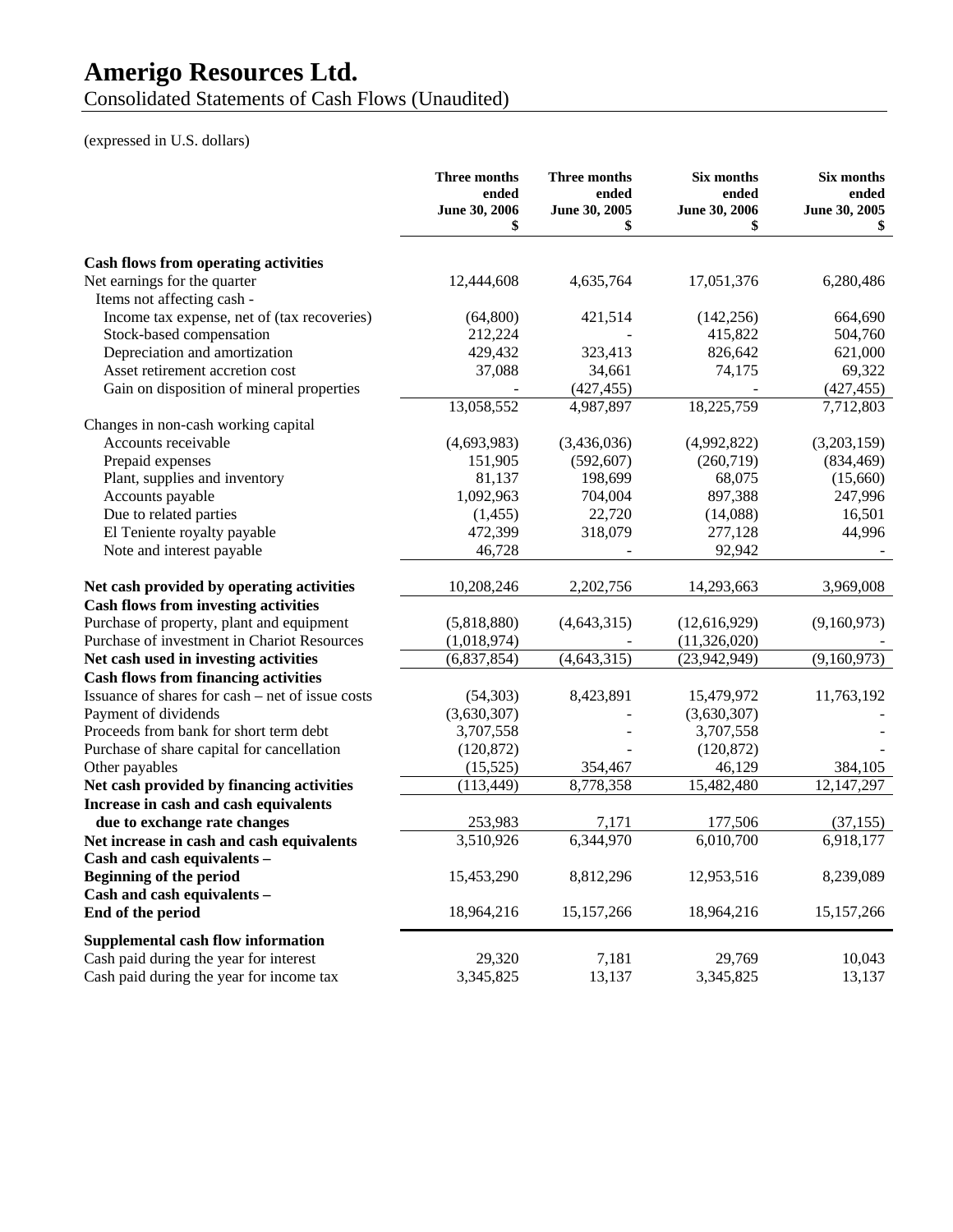Consolidated Statements of Shareholders' Equity (Unaudited)

# (expressed in U.S. dollars)

|                                                  | <b>Common shares</b> |            |                                    | <b>Value</b>                 |                                                              |                         |
|--------------------------------------------------|----------------------|------------|------------------------------------|------------------------------|--------------------------------------------------------------|-------------------------|
|                                                  | No. of shares        | Amount     | <b>Retained</b><br><b>Earnings</b> | assigned to<br>stock options | <b>Cumulative</b><br><b>Translation</b><br><b>Adjustment</b> | Shareholders'<br>equity |
|                                                  |                      | \$)        | \$)                                | $($)$                        | $($)$                                                        | $($)$                   |
| Balance -                                        |                      |            |                                    |                              |                                                              |                         |
| Dec. 31, 2004                                    | 65,195,071           | 26,891,142 | 7,803,036                          | 1,092,711                    | (22,110)                                                     | 35,764,779              |
| Issue of shares                                  |                      |            |                                    |                              |                                                              |                         |
| <b>Exercise of warrants</b><br>Exercise of stock | 20,317,773           | 11,404,599 |                                    |                              |                                                              | 11,404,599              |
| options                                          | 713,000              | 736,696    |                                    |                              |                                                              | 736,696                 |
| Options granted                                  |                      |            |                                    | 545,089                      |                                                              | 545,089                 |
| Transfer of value                                |                      |            |                                    |                              |                                                              |                         |
| on exercise of                                   |                      |            |                                    |                              |                                                              |                         |
| stock options                                    |                      | 418,606    |                                    | (418, 606)                   |                                                              |                         |
| Dividends paid                                   |                      |            | (3,152,777)                        |                              |                                                              | (3,152,777)             |
| Net earnings                                     |                      |            |                                    |                              |                                                              |                         |
| for the period                                   |                      |            | 17,992,467                         |                              |                                                              | 17,992,467              |
| Balance -                                        |                      |            |                                    |                              |                                                              |                         |
| Dec 31, 2005                                     | 86,225,844           | 39,451,043 | 22,642,726                         | 1,219,194                    | (22, 110)                                                    | 63,290,853              |
| Issue of shares                                  |                      |            |                                    |                              |                                                              |                         |
| Brokered placement                               | 7,000,000            | 14,554,274 |                                    |                              |                                                              | 14,554,274              |
| Exercise of stock                                |                      |            |                                    |                              |                                                              |                         |
| options                                          | 930,000              | 925,698    |                                    |                              |                                                              | 925,698                 |
| Shares repurchased                               | (71,200)             | (41, 185)  | (79, 687)                          |                              |                                                              | (120, 872)              |
| Options granted                                  |                      |            |                                    | 415,822                      |                                                              | 415,822                 |
| Transfer of value                                |                      |            |                                    |                              |                                                              |                         |
| on exercise of                                   |                      |            |                                    |                              |                                                              |                         |
| stock options                                    |                      | 508,181    |                                    | (508, 181)                   |                                                              |                         |
| Dividends paid                                   |                      |            | (3,630,307)                        |                              |                                                              | (3,630,307)             |
| Net earnings                                     |                      |            |                                    |                              |                                                              |                         |
| for the period                                   |                      |            | 17,051,376                         |                              |                                                              | 17,051,376              |
| Balance -                                        |                      |            |                                    |                              |                                                              |                         |
| June 30, 2006                                    | 94,084,644           | 55,398,011 | 35,984,108                         | 1,126,835                    | (22, 110)                                                    | 92,486,844              |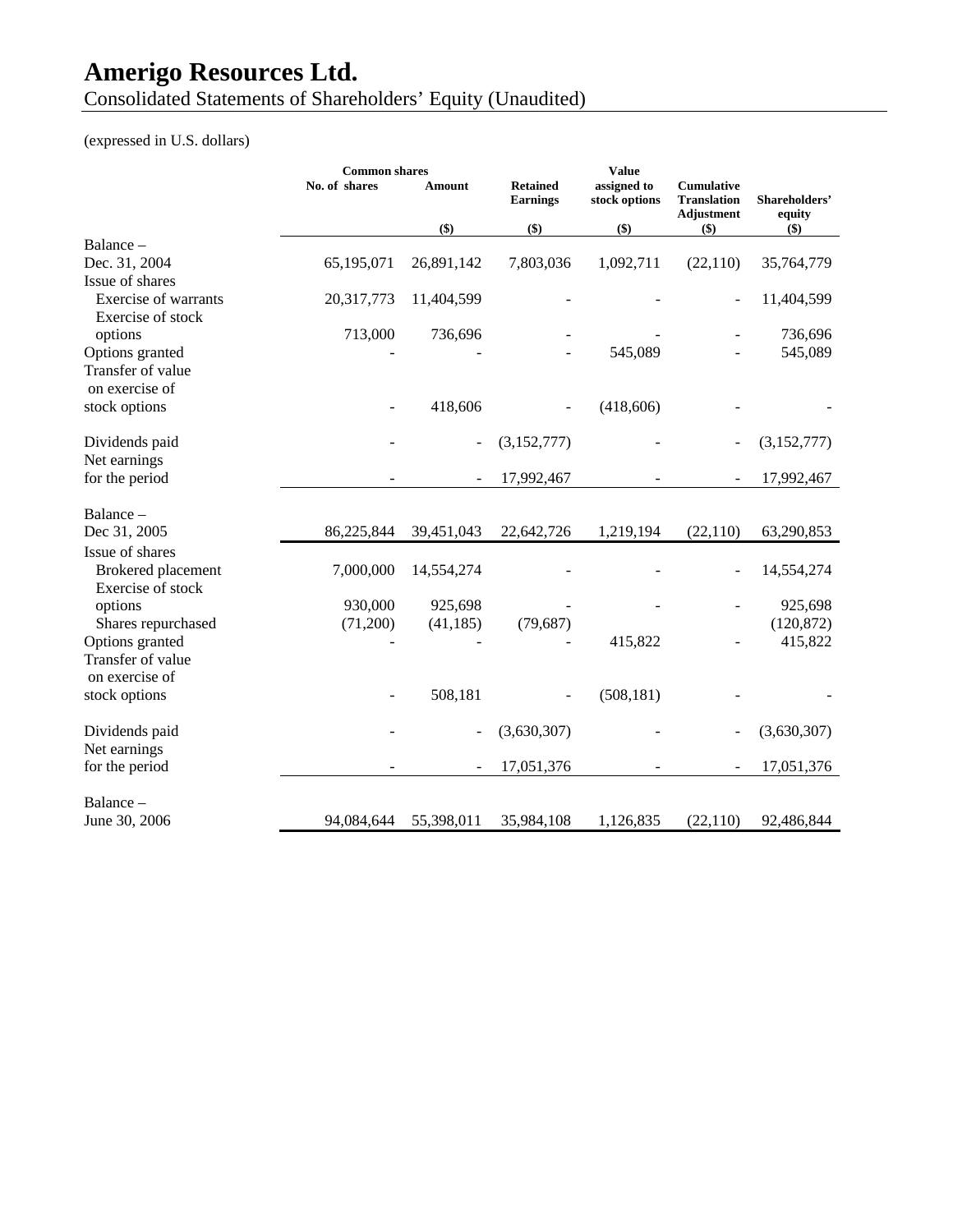(expressed in U.S. dollars)

#### **1 Significant accounting policies**

The financial statements of Amerigo Resources Ltd. ("Amerigo") together with its subsidiaries (the "Company") have been prepared in accordance with Canadian Generally Accepted Accounting Principles for interim financial statements and therefore do not include all of the information and notes required for annual financial statements. These interim financial statements and notes thereto should be read in conjunction with Amerigo's audited financial statements for the year ended December 31, 2005.

Certain comparative figures have been reclassified to conform to the basis of presentation adopted in the current period.

## **2 Mineral property, plant and equipment**

|                                                                      | <b>June 30,</b><br>2006<br>\$ | December 31,<br>2005     |
|----------------------------------------------------------------------|-------------------------------|--------------------------|
| Plant and infrastructure<br>Machinery and equipment and other assets | 24,224,921<br>43,478,569      | 24,224,921<br>30,861,640 |
|                                                                      |                               |                          |
|                                                                      | 67,703,490                    | 55,086,561               |
| Accumulated depreciation                                             | (3,187,603)                   | (2,360,961)              |
|                                                                      | 64, 515, 887                  | 52,725,600               |

#### **3 Contractual rights**

At the time of the acquisition of Minera Valle Central S.A. ("MVC"), a producer of copper and molybdenum concentrates with operations in Chile, Amerigo assigned the excess of the purchase price over the fair value of the tangible assets acquired to the MVC and Codelco contract for the processing of tailings from the El Teniente mine. The value of this contractual right was determined to be \$8,029,185. A future income tax liability of \$1,364,961 was recorded in connection with the contractual rights at which time the value of the rights was increased to \$9,394,146. The contractual right and the associated future income tax liability are amortized using the units of production method.

|                          | <b>June 30,</b><br>2006 | December 31,<br>2005 |
|--------------------------|-------------------------|----------------------|
| Contractual rights       | 9,394,146               | 9,394,146            |
| Accumulated amortization | (1,326,350)             | (1,089,063)          |
|                          | 8,067,796               | 8,305,083            |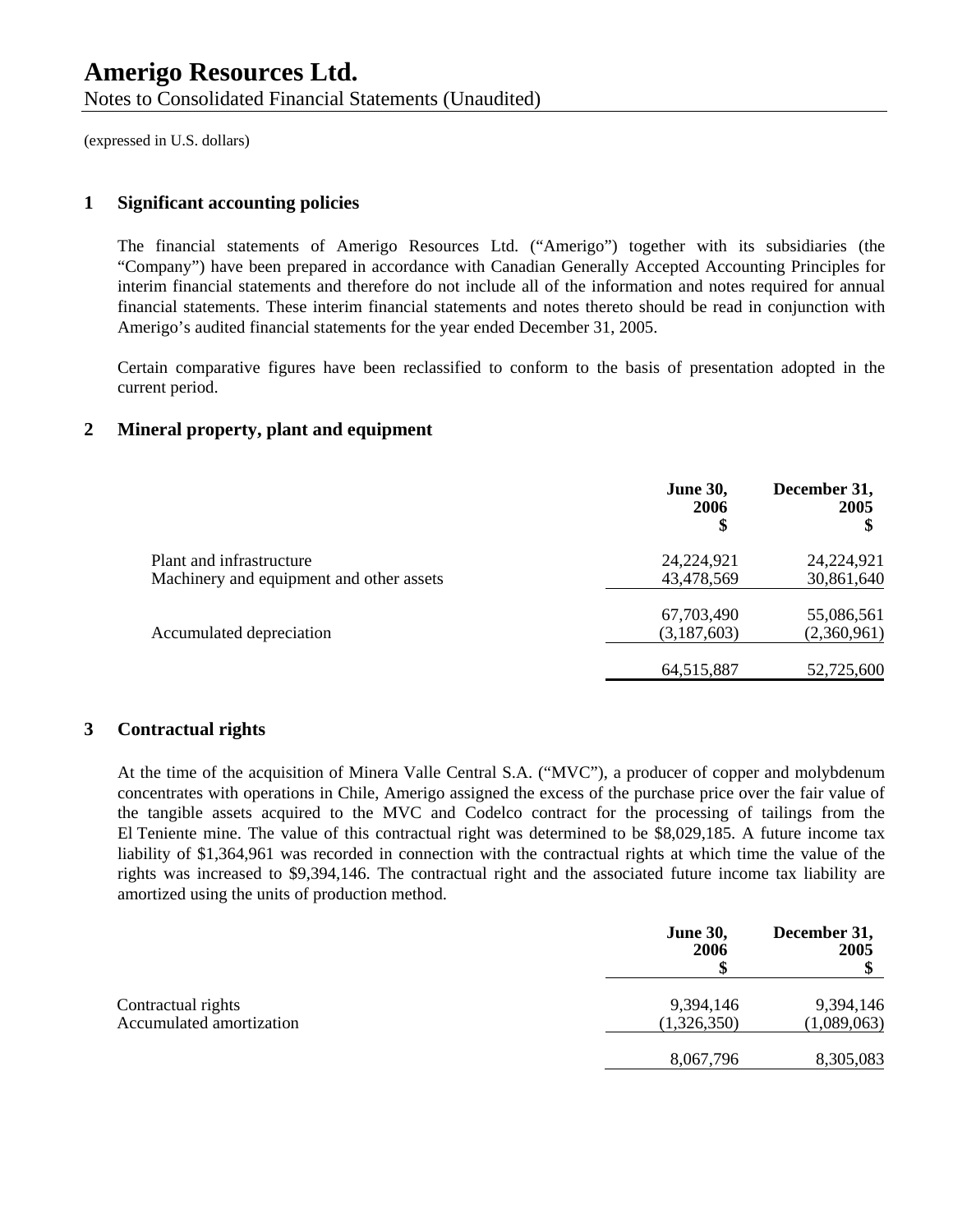Notes to Consolidated Financial Statements (Unaudited)

(expressed in U.S. dollars)

### **4 Related party transactions**

a) Minority Interest

Amerigo holds its interest in MVC through its subsidiary Amerigo International Holdings Corp. ("Amerigo International"). Amerigo International is controlled by Amerigo and is a wholly-owned subsidiary, except for certain outstanding Class A shares which are shown on Amerigo's Balance Sheet as Minority Interest at their book value of \$1,000. The Class A shares are owned indirectly by a director and associates of two of the directors of Amerigo.

The holders of the Class A shares are not entitled to any dividend or to other participation in the profits of Amerigo International, except for a total royalty dividend calculated as follows:

- \$0.01 for each pound of copper equivalent produced by MVC or any successor entity to MVC if the price of copper is under \$0.80, or
- \$0.015 for each pound of copper equivalent produced by MVC or any successor entity to MVC if the price of copper is \$0.80 or more.

During the six months ended June 30, 2006, a royalty dividend of \$248,513 was paid or accrued to the Amerigo International Class A shareholders on the basis described above. The royalty dividend is shown as Minority Interest in the Consolidated Statement of Operations. At June 30, 2006, \$45,701 of this amount was payable.

#### b) Directors fees and remuneration to officers

During the six months ended June 30, 2006, the Company paid or accrued \$425,666 in fees to companies associated with certain directors and officers of Amerigo. Included in these fees are bonus payments of \$210,804 to senior management. In the same period, Amerigo paid or accrued \$94,671 in directors' fees and directors' expenses to independent directors. Directors' fees and remuneration to officers are categorized as Salaries, Management and Professional Fees in Amerigo's consolidated financial statements.

c) At June 30, 2006 one of Amerigo's officers acted as an officer and another as a director of Nikos Explorations Ltd. ("Nikos"), a company in which Amerigo holds a substantial shareholding.

### **5 Capital stock**

Authorized – Unlimited common shares without par value.

#### **a) Summary of capital stock issued in the period**

On March 17, 2006, Amerigo issued 7,000,000 common shares at the price of Cdn\$2.60 per share by way of a bought deal offering under a short form prospectus to raise gross proceeds, before expenses and underwriters'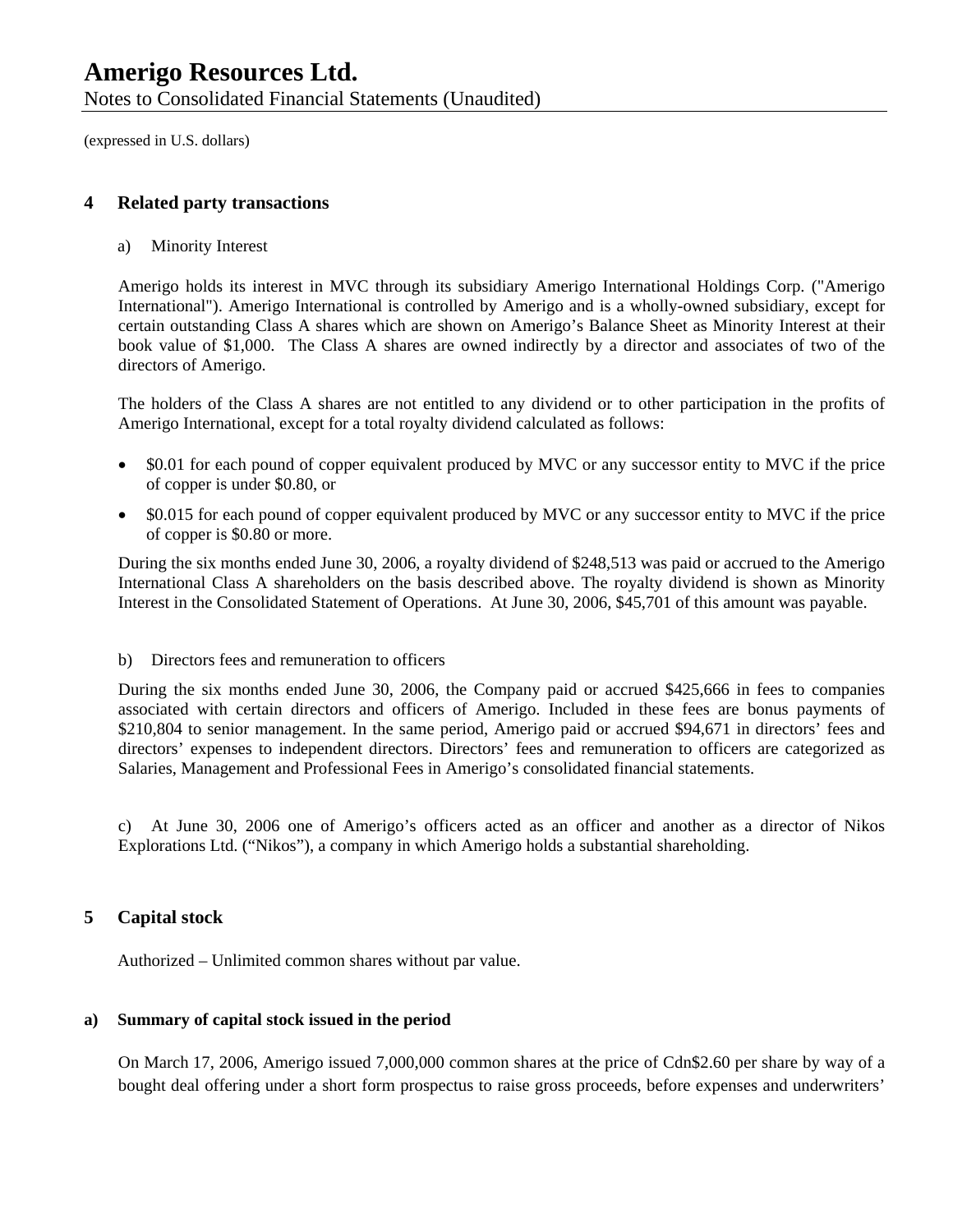Notes to Consolidated Financial Statements (Unaudited)

(expressed in U.S. dollars)

fees, of Cdn\$18,200,000 (\$15,763,020). In connection with the financing, Amerigo incurred share issuance costs of \$1,208,746. The net proceeds from this offering of \$14,554,274 are being used to fund ongoing corporate development and for general corporate purposes.

During the six months ended June 30, 2006, Amerigo received \$925,698 from the exercise of 930,000 stock options at exercise prices ranging from Cdn\$0.36 to Cdn\$1.77 per stock option.

#### **b) Purchase of shares for cancellation**

Under the terms of a normal course issuer bid through the facilities of the Toronto Stock Exchange ("TSX"), Amerigo is entitled to purchase for cancellation up to 7,845,154 of its common shares during the one-year period ending on November 13, 2006. During the six months ended June 30, 2006, Amerigo purchased and cancelled 71,200 shares for a total cost of \$120,872. The premium on the purchase of shares for cancellation amounted to \$79,687 and was applied against Retained Earnings.

#### **c) Stock options**

#### **Stock option plan**

Amerigo established a stock option plan (the "Plan") on April 2, 2003, which was amended on June 20, 2006 at Amerigo's annual general meeting. Amerigo's Board of Directors (the "Board") administers the Plan, whereby it may from time to time grant options to purchase common shares of Amerigo to directors, officers, key employees and certain other persons who provide services to the Company. In accordance with the current terms and provisions of the Plan, the maximum aggregate number of common shares issuable under the Plan must not exceed 10% of Amerigo's issued and outstanding common shares at the date of any grant and the aggregate number of common shares reserved for issuance to any one person under the Plan in any 12-month period must not exceed 5% of Amerigo's outstanding common shares, on a non-diluted basis. The exercise price of an option is determined by the Board and shall be no less than the closing price of Amerigo's common shares on the TSX on the day preceding the date of grant, less the maximum discount permitted by the policies of the TSX, subject to the minimum exercise price per common share permitted by the TSX. Options must be exercised within a five-year period from the date of grant. Vesting periods are determined by the Board.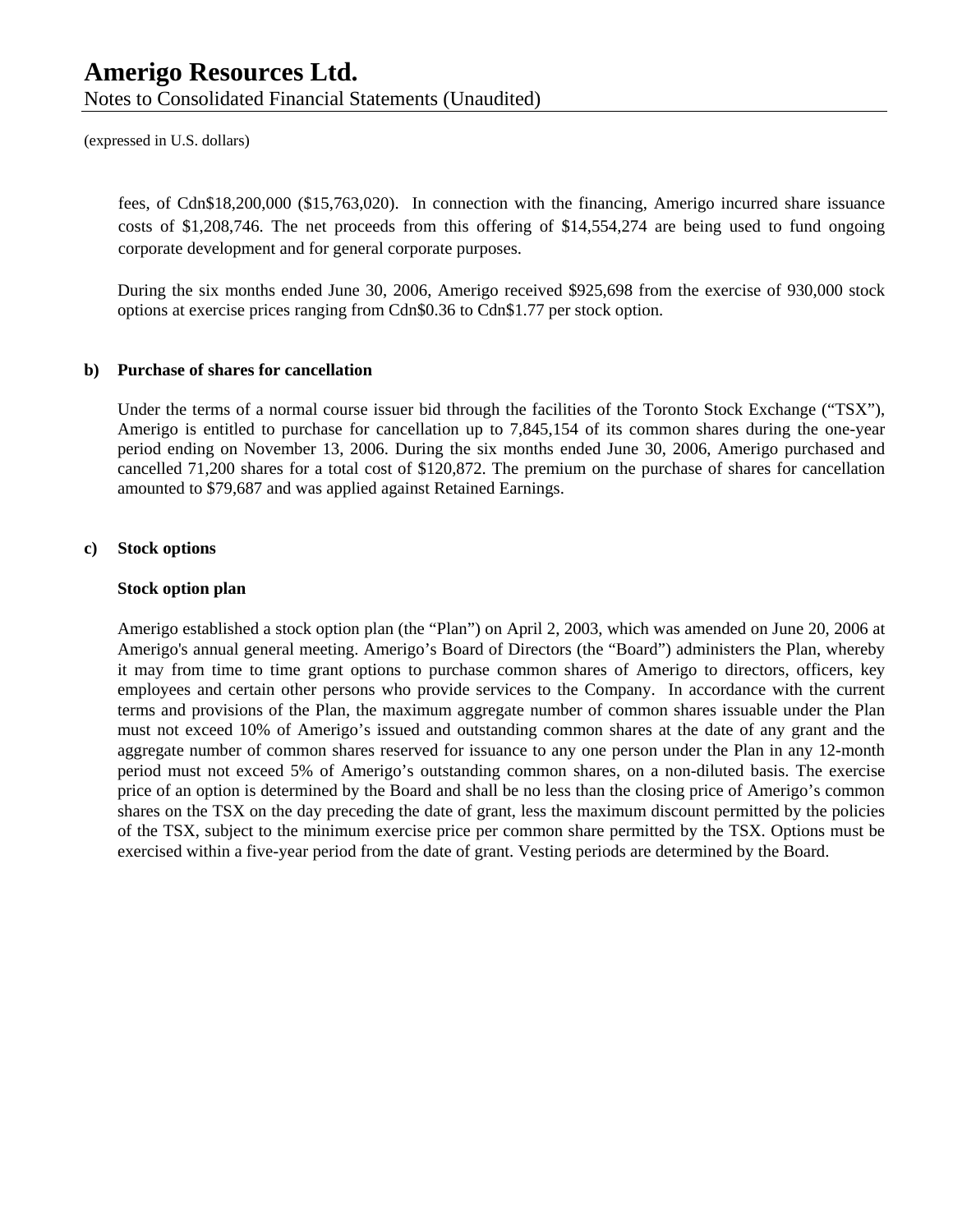#### (expressed in U.S. dollars)

A summary of Amerigo's stock options at June 30, 2006 and December 31, 2005 and the changes for the six and twelve month periods ending on those dates is presented below:

|                                                   | Six months ended<br><b>June 30, 2006</b> |                                                   |                                     | <b>Twelve months ended</b><br><b>December 31, 2005</b> |
|---------------------------------------------------|------------------------------------------|---------------------------------------------------|-------------------------------------|--------------------------------------------------------|
|                                                   | Outstanding<br>options                   | Weighted<br>average<br>exercise<br>price<br>Cdn\$ | Outstanding<br>options              | Weighted<br>average<br>exercise<br>price<br>Cdn\$      |
| Balance – start of period<br>Granted<br>Exercised | 2,297,000<br>1,335,000<br>(930,000)      | 1.39<br>2.71<br>1.15                              | 1,675,000<br>1,335,000<br>(713,000) | 1.14<br>1.62<br>1.24                                   |
| Balance – end of period                           | 2,702,000                                | 2.12                                              | 2,297,000                           | 1.39                                                   |

On February 21, 2006 Amerigo granted stock options to purchase an aggregate of 1,335,000 common shares to directors, officers and employees of the Company, with an exercise price of Cdn\$2.71 per share, expiring on February 21, 2011. The options vest in four equal quarterly instalments, on March 31, June 30, September 30 and December 31, 2006. For the options vested on March 31 and June 30, 2006, Amerigo recorded a stockbased compensation expense of \$415,822.

#### **Value assigned to stock options**

|                                                                   | <b>June 30, 2006</b> | <b>December 31, 2005</b> |
|-------------------------------------------------------------------|----------------------|--------------------------|
| Balance – beginning of period                                     | 1,219,194            | 1,092,711                |
| Options granted<br>Transfer to capital stock on exercise of stock | 415,822              | 545,089                  |
| options                                                           | (508, 181)           | (418,606)                |
| Balance – end of period                                           | 1,126,835            | 1,219,194                |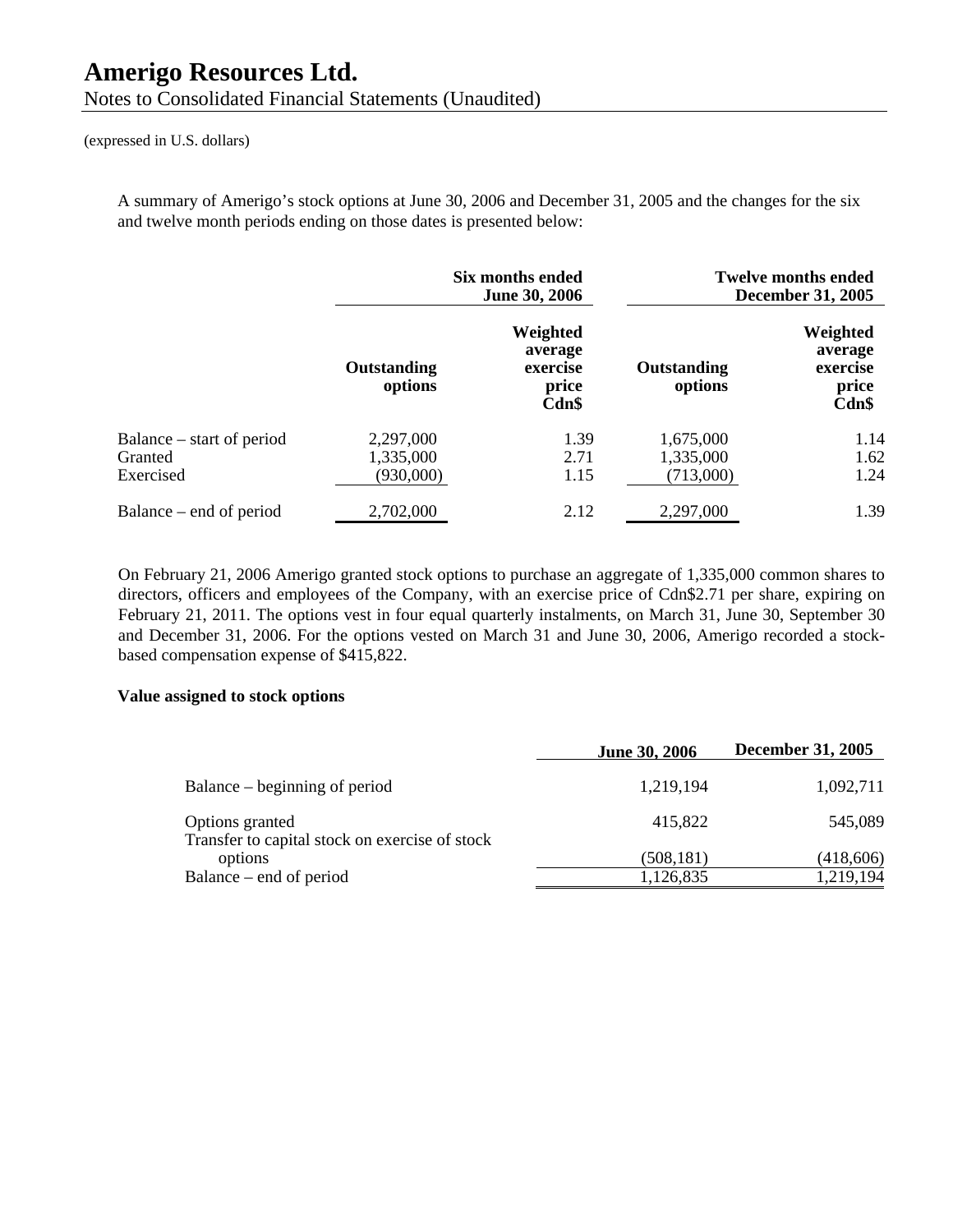(expressed in U.S. dollars)

The Company estimated that the weighted average fair value of the options granted in February 2006 was Cdn\$0.71 per option by using the Black-Scholes Option Pricing Model with the following weighted average assumptions:

| Expected dividend yield         | 3.3%    |
|---------------------------------|---------|
| Expected stock price volatility | 33.1%   |
| Risk-free interest rate         | 4.05%   |
| Expected life of options        | 5 years |

The Company estimated that the weighted average fair value of the options granted in August 2005 was \$0.27 per option by using the Black-Scholes Option Pricing Model with the following weighted average assumptions:

| Expected dividend yield         | 5.1%    |
|---------------------------------|---------|
| Expected stock price volatility | 30.7%   |
| Risk-free interest rate         | 3.4%    |
| Expected life of options        | 5 years |

The Company estimated that the weighted average fair value of the options granted in January 2005 was \$0.43 per option by using the Black-Scholes Option Pricing Model with the following weighted average assumptions:

| Expected dividend yield         | $0\%$   |
|---------------------------------|---------|
| Expected stock price volatility | 29.3%   |
| Risk-free interest rate         | 3.08%   |
| Expected life of options        | 5 years |

The following stock options were exercisable as at June 30, 2006:

| <b>Range of</b><br>exercise<br>prices<br>Cdn\$ | <b>Number</b><br>exercisable | Weighted<br>average<br>remaining<br>contractual life | Weighted<br>average exercise<br>price<br>Cdn\$ |
|------------------------------------------------|------------------------------|------------------------------------------------------|------------------------------------------------|
| 1.23 to 2.71                                   | 2,034,500                    | 3.65 years                                           | 1.93                                           |

#### **d) Dividends**

On February 14, 2006 Amerigo declared a dividend to shareholders of record as of March 31, 2006, of Cdn\$0.045 per share, for a total of \$3,630,307, which was paid on April 7, 2006.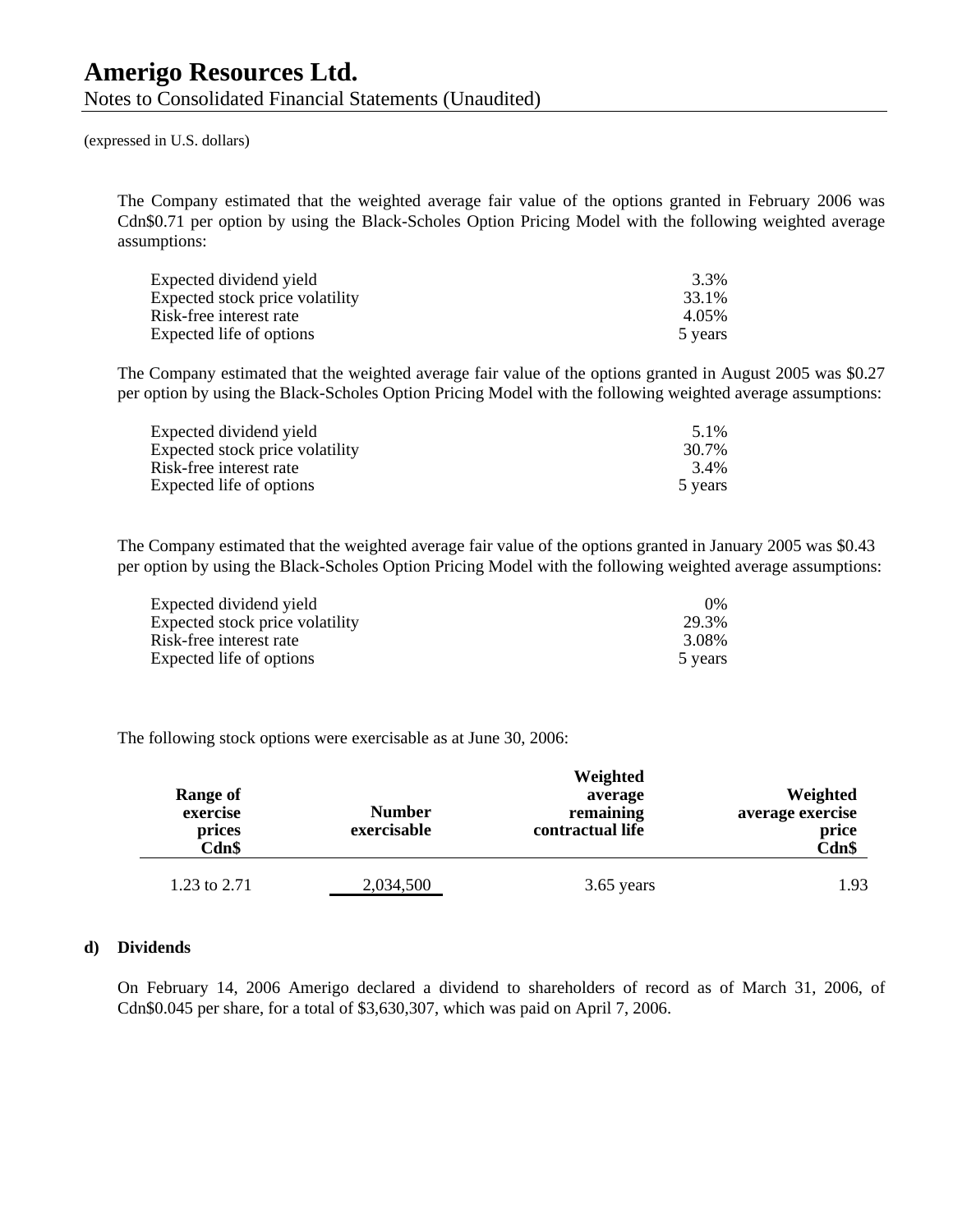Notes to Consolidated Financial Statements (Unaudited)

(expressed in U.S. dollars)

## **6 El Teniente Royalty**

MVC has a contract with Codelco through at least 2021 to process the tailings from the El Teniente mine in Chile. MVC pays a royalty to Codelco – El Teniente on copper produced by MVC. The amount of the royalty is determined pursuant to a formula that considers both the price of copper and the copper content in the tailings. No royalties are payable if the copper price is below \$0.80 per pound (for copper content in tailings between 0.09% and 0.1499%); if the copper price is between \$0.80 and \$0.95 the royalty varies on a sliding scale from 0 to 10%; if the copper price is between \$0.95 and \$1.30 the royalty is 10%; and if the copper price is \$1.30 or higher, a maximum royalty of 13.5% is payable.

Royalty payments for copper production are calculated using the average LME price for copper for the third month following delivery, and invoiced by Codelco - El Teniente on a monthly basis within 30 days of the end of the third month following the month of delivery of the tailings; payment to Codelco - El Teniente is made within 10 days of receipt of invoices. Accordingly, royalties payable to Codelco - El Teniente are classified as current liabilities. Adjustments to the El Teniente royalty are recorded on a monthly basis for changes in copper deliveries during the settlement period.

As agreed with Codelco-El Teniente, as of January 1, 2006 the same royalty described in the preceding paragraphs applies to copper extracted from Colihues, except for amounts calculated using half the volume of tailings extracted from Colihues, at an assumed copper grade of 0.32% and an assumed recovery rate of 40%. For these amounts the royalty to Codelco – El Teniente is calculated on a sliding scale from 3% if the copper price is below \$0.80 per pound to a maximum of 15% if the copper price is at \$1.35 per pound or higher.

MVC also pays to Codelco - El Teniente a royalty of 10% of MVC's net revenue received from the sale of molybdenum concentrates.

### **7 Investment in Chariot Resources**

On February 10, 2006, Amerigo acquired for investment purposes 25.6 million common shares and 11,532,000 share purchase warrants (the "Chariot Warrants") of Chariot Resources Limited ("Chariot"), an issuer listed on the TSX currently developing the Marcona copper project in Peru. Each of the Chariot Warrants entitles Amerigo to purchase an additional common share of Chariot at a price of Cdn\$0.35 per share until December 22, 2006. Amerigo has also made subsequent purchases of Chariot shares. At June 30, 2006, Amerigo held 29,363,000 common shares of Chariot and 11,532,000 Chariot Warrants, which collectively represent approximately 17% of Chariot's issued and outstanding share capital (including the common shares issuable on the exercise of the Chariot Warrants). At June 30, 2006, Chariot's common share closing price was Cdn\$0.52 per share. The investment in Chariot is valued at cost, which does not exceed its market value. Subsequent to June 30, 2006, Amerigo acquired additional Chariot shares (Note 8).